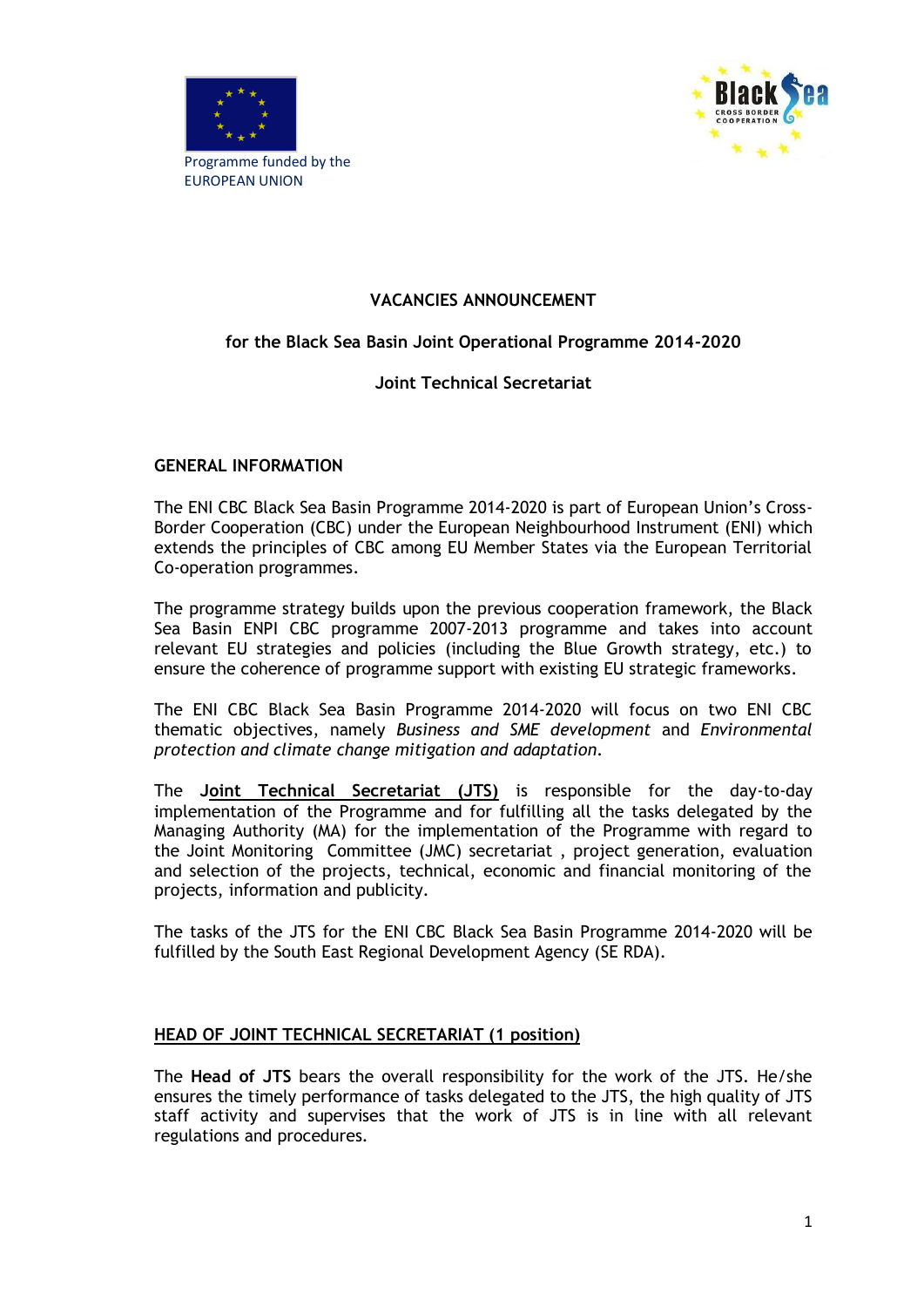



## *► MAIN INDICATIVE TASKS*

- Daily coordination and supervision of the JTS activities and its staff;
- Support the Programme's management structures (Joint Monitoring Committee, Managing Authority, Audit Authority, National Authorities, Control Contact Points) in the operational and financial implementation of the programme and support the flow of information between them;
- Responsible for the preparation of the calls for proposals, for providing information and support for the preparation of the applications, for projects evaluation and selection, for project contracting;
- Responsible for the monitoring and evaluation of the operational and financial implementation of the projects;
- Coordinates the support provided to the MA in the promotion of the programme and the implementation of the Communication strategy and Annual Communication Plans;
- Coordinates the organisation of technical meetings and of programme events, forums, seminars, conferences, etc., as necessary; attends and delivers presentations at seminars, conferences and other events;
- Coordinates the introduction of data related to the projects in the electronic monitoring system of the programme (e-MS);
- Contributes to the elaboration of the Annual Implementation Report, final implementation report, other technical or financial reports related to Programme/projects implementation, as requested by the MA;
- Develops and maintains effective and constructive relationship with the different stakeholders concerned in the Programme at national, local or at the level of participating countries;
- Proposes and develops the updates modifications/updates of internal procedure manuals whenever necessary;
- Performs any other duties deriving from the management of the Programme, assigned by Head of the MA or by the Head of SE RDA from legal and/or administrative point of view.

## *► PROFILE*

#### *Employment criteria*

- University degree (European studies, economics, technics, law, political studies, public administration, business administration, other related studies);
- Experience for at least 5 years in implementation and/or monitoring EU financed projects /programme, proved by the activities undertaken and presented in the CV;
- At least 5 years of experience in team leading;
- Good knowledge of spoken and written English and another language of the programme area, demonstrated by studies and/or previously undertaken activities;
- Very good computer skills: MS Office, Internet.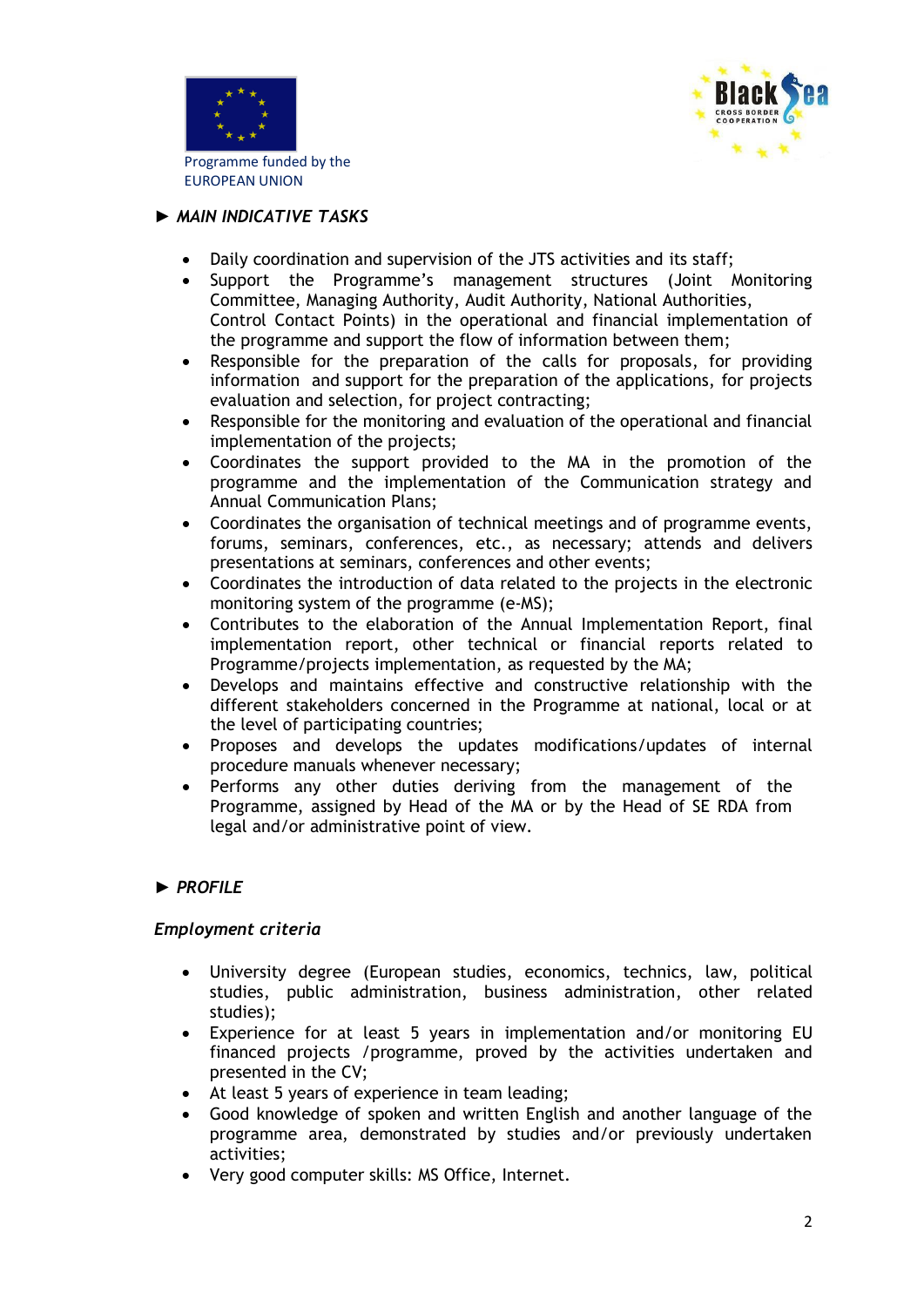



# *► ASSESTS*

- Good understanding and knowledge of the programme area;
- Work experience in cross border cooperation EU funded projects/programmes;
- Good knowledge of project management:
- Knowledge of EU cross-border cooperation programmes:
- Experience to work in an international environment;
- Experience in delivering presentations both formal and informal on a regular basis to diverse groups;
- Creative and problem-solving oriented;
- Negotiation skills:
- Willingness and availability to travel.

### **PROJECT OFFICER (5 positions)**

The **Project Officer** is responsible for the management of the entire project management cycle, including the development of the applications, the evaluation, the contracting, the monitoring of the projects, as well as their amendment and finalisation, for assistance to applicants/beneficiaries, organization and participation in programme/projects events, contribution to reporting on programme/ projects progress*.*

#### *► MAIN INDICATIVE TASKS*

- Responsible for the preparation of the calls for proposals, for providing information and support for the preparation of the applications, for projects evaluation and selection, for projects contracting;
- Responsible for the monitoring and evaluation of the projects (including result oriented monitoring), for providing assistance to the Beneficiaries regarding the technical and financial matters during the entire project implementation period;
- Collects and aggregates data and prepares statistics and monitoring figures, analysis of progress at project and programme level considering programme's indicators;
- Supports the implementation of the Programme's Communication Strategy and of the Annual Information and Communication Plan;
- Organisation and participation in relevant project development events (ex. seminars, conferences, workshops and other events), as requested; attends and delivers presentations at seminars, conferences and other project events;
- Contributes to the elaboration of the Annual Implementation Report, final implementation report, other technical or financial reports related to project implementation, as requested by the MA;
- Responsible for introducing data related to the projects in the electronic monitoring system of the programme – e-MS;
- Proposes and develops modifications/updates of internal procedure manuals whenever necessary;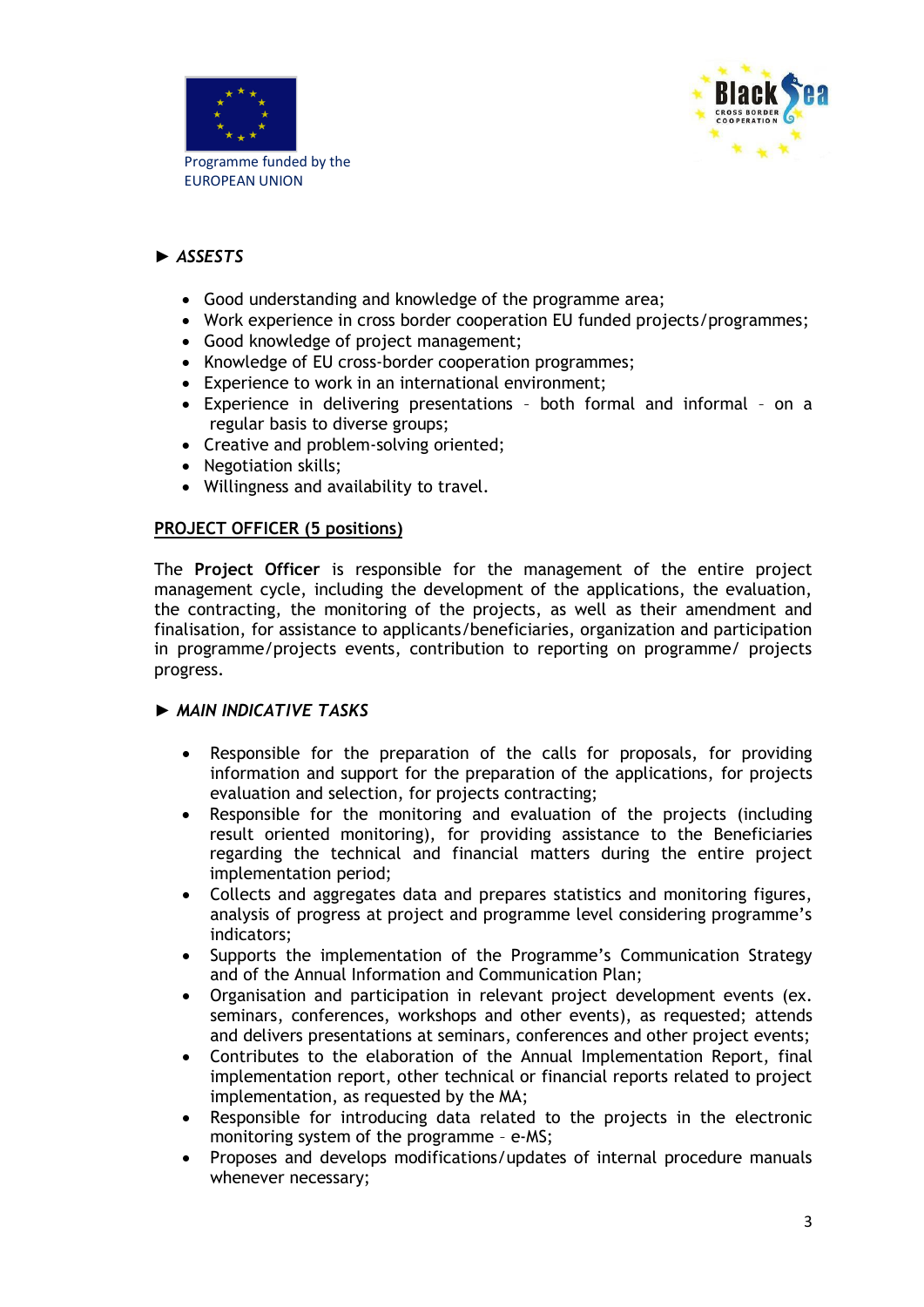



 Performs any other relevant duties deriving from the management of the Programme assigned by the Head of the MA or by the Head of SE RDA from legal and/or administrative point of view.;

## *►PROFILE*

### *Employment criteria*

- University degree (European studies, economics, technics, law, political studies, public administration, business administration, other related studies);
- Experience for at least 3 years in implementation and/or monitoring from the technical and financial point of view of EU financed projects /programmes, proved by the activities undertaken and presented in the CV;
- Good knowledge of spoken and written English and another language of the programme area, demonstrated by studies and/or previously undertaken activities
- Very good computer skills: MS Office, Internet;

### *►ASSETS*

- Experience to work in an international environment;
- Work experience in cross border cooperation EU funded projects/programmes;
- Knowledge of EU cross-border cooperation programmes;
- Good knowledge of project management;
- Good understanding and knowledge of the programme area;
- Experience in delivering presentations both formal and informal on a regular basis to diverse groups;
- Good communication and drafting skills;
- Creative and problem-solving oriented:
- Negotiation skills;
- Willingness and availability to travel.

#### **FINANCIAL OFFICER (2 positions)**

The **Financial** officer will be mainly responsible for the Programme and project level financial issues: financial management of the entire project management cycle, including the development of the applications, the evaluation, the contracting, the monitoring of the projects, as well as their amendment and finalisation.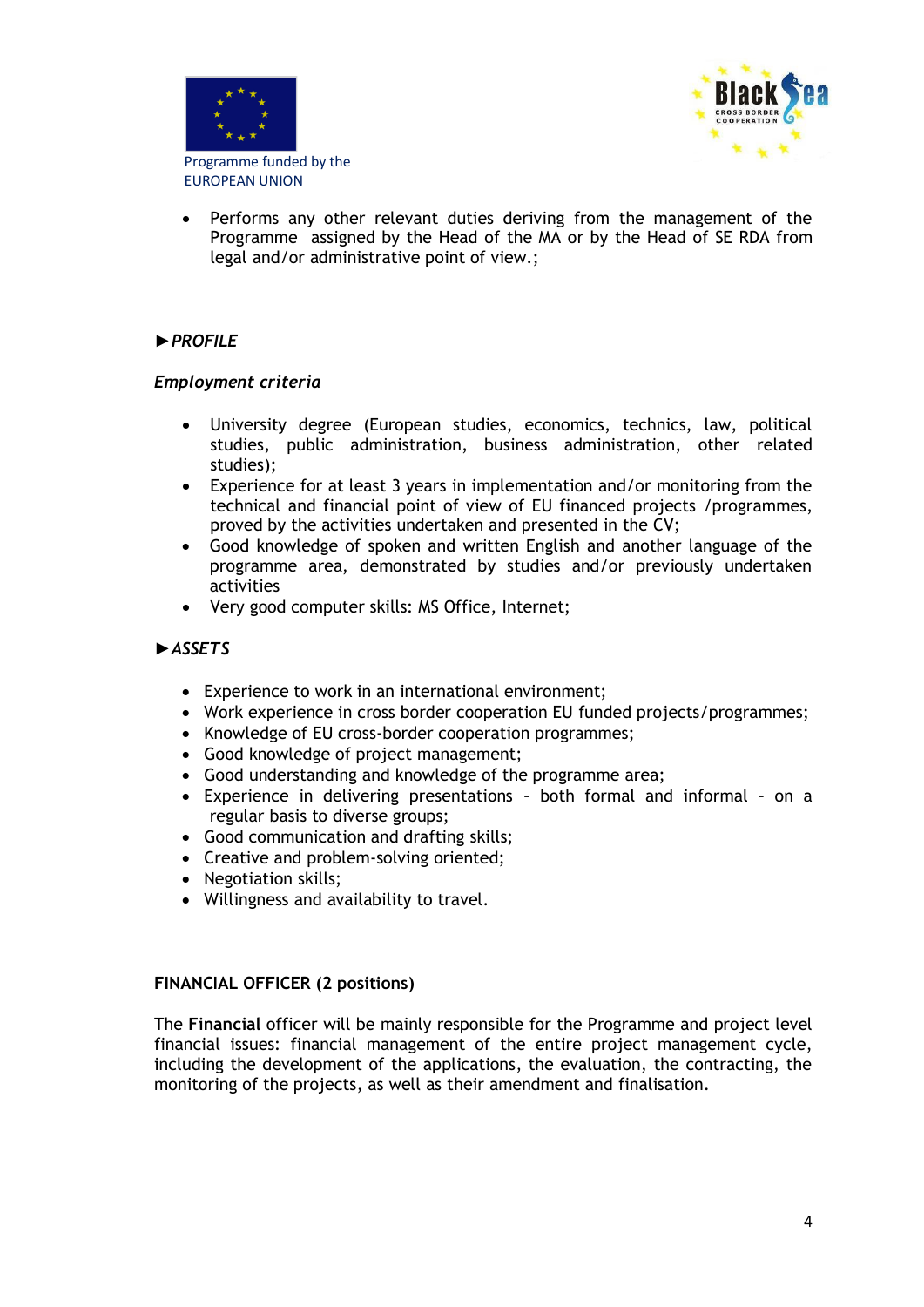



## *► MAIN INDICATIVE TASKS*

- Responsible for the preparation of the calls for proposals, for providing information and support for the preparation of the applications, for projects evaluation and selection, for projects contracting;
- Responsible for the monitoring and evaluation of the projects (including result oriented monitoring), for providing assistance to the Beneficiaries regarding the technical and financial progress during the entire project implementation period;
- Ensures the financial verification of all the documents related to the reports prepared by the Beneficiaries, before their submission to the MA;
- $\bullet$ ;
- Contributes to the elaboration of the Annual Implementation Report, final implementation report, other financial reports related to project implementation, as requested by the MA or SE RDA;
- Proposes and develops modifications/updates of internal procedure manuals whenever necessary;
- Responsible for the preparation, update and submission to the MA of the programme financial statistical data;
- Responsible for collecting and introducing relevant data into the programme electronic monitoring system e-MS, in order to allow financial monitoring at programme level;
- Attends and delivers presentations at seminars, conferences and other project events, as necessary;
- Performs any other duties deriving from the management of the Programme assigned by the Head of the Managing Authority or by the Head of SE RDA , from legal and/or administrative point of view;

## *►PROFILE*

#### *Employment criteria*

- University degree in finance or other related fields;
- Experience for at least 3 years in implementation and/or monitoring from the technical and financial point of view of EU financed projects /programmes, proved by the activities undertaken and presented in the CV;
- Experience in budget planning, management and reporting;
- Good knowledge of spoken and written English and another language of the programme area, demonstrated by studies and/or previously undertaken activities
- Very good computer skills: MS Office, Internet;

## *►ASSETS*

Experience to work in an international environment;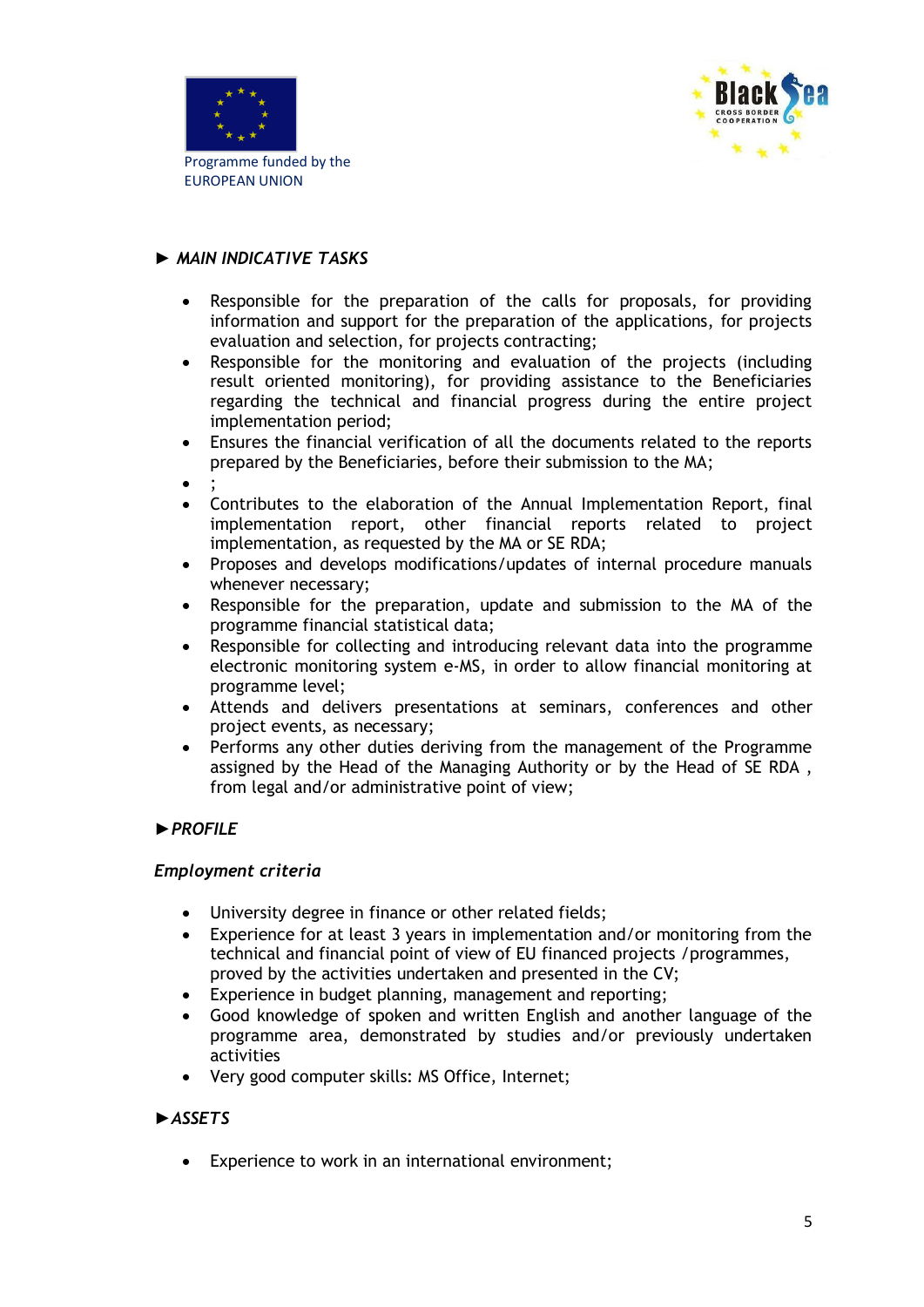



Programme funded by the

EUROPEAN UNION **CONCERT COOPER 19 SET AND THE VIOLET COOPERATION** EU funded projects/ programmes;

- Knowledge of EU cross-border cooperation programmes;
- Good knowledge of project management;
- Good understanding and knowledge of the programme area;
- Experience in delivering presentations both formal and informal on a regular basis to diverse groups;
- Good communication and drafting skills;
- Able to propose solutions for administrative procedures related to programme and project management;
- Creative and problem-solving oriented;
- Negotiation skills;
- Willingness and availability to travel.

#### **COMMUNICATION OFFICER (1 position)**

The communication officer will be responsible for the efficient implementation of information and communication activities of the programme, providing advice on visibility and communication related requirements to potential applicants and project beneficiaries and ensuring smooth working of all IT applications, databases and programmes used by JTS.

### *► MAIN INDICATIVE TASKS*

- Responsible for the implementation of information and communication activities delegated to the JTS;
- Supports the Managing Authority in the overall promotion of the Programme, dissemination of programme achievements and of project results;
- Elaboration of the Annual Information and Communication Plan;
- Responsible for the preparation of the calls for proposals, for providing information and support for the preparation of the applications, for projects evaluation and selection, for projects contracting;
- Advises beneficiaries on opportunities and obligations for information and publicity, as well as on other communication aspects;
- Elaborates, disseminates Programme and projects information/communication materials, documents (regular newsletters, leaflets, brochures, press releases and other publications);
- Contributes to the elaboration of the Annual Implementation Report, final implementation report, other reports related to programme communication activities, as requested by the MA;
- Responsible for the preparation, update and submission to the MA of the statistical and of the monitoring information regarding implementation of the information and communication plan;
- Responsible for collecting and introducing relevant data into the programme electronic monitoring system e-MS;
- Develops, manages and maintains a Programme data base (contact lists and mailings lists), makes it public and disseminate information on successful projects;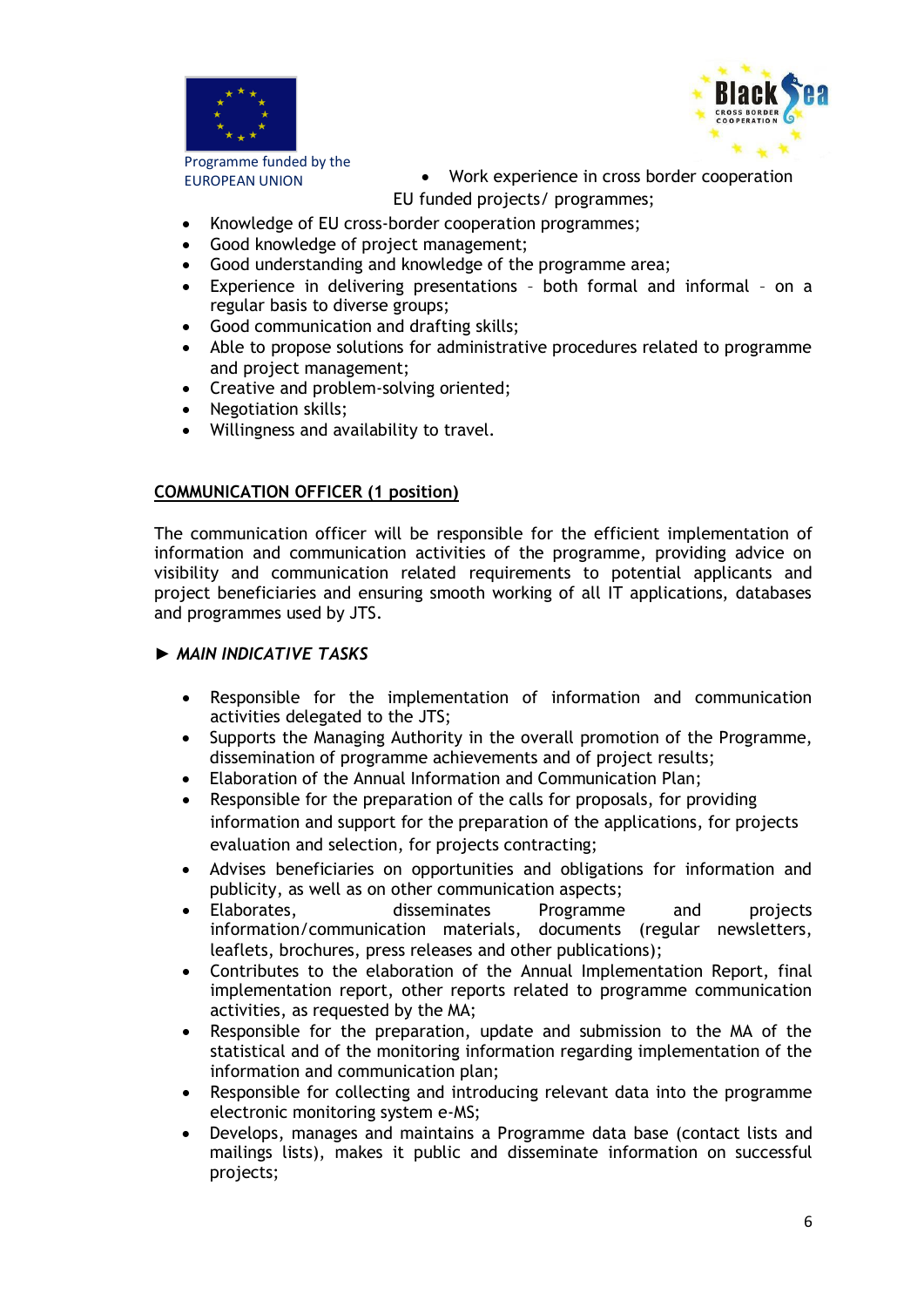



- Responsible for updating the information on Programme's web page and on social media tools;
- Designs and organises seminars, conferences and other communication and information events for potential applicants and/or beneficiaries; attends and delivers presentations at seminars, conferences and other events;
- Proposes and develops modifications/updates of internal procedure manuals whenever necessary
- Performs any other duties deriving from the management of the Programme assigned by the Head of the MA or by the Head of SE RDA from legal and/or administrative point of view).

### *►PROFILE*

#### *Employment criteria*

- University degree in relevant discipline(s) (e.g.: communication, marketing, public relations, journalism);
- At least 3 years of experience with information and communication activities in international and/or EU-funded projects/programmes
- experiences in organising events, including conferences and trainings;
- Good knowledge of spoken and written English and in another language of the programme area, demonstrated by studies and/or previously undertaken activities;
- Very good computer skills: MS Office, Internet;
- Excellent writing and editing skills;

#### *►ASSETS*

- Have a sound computer literacy: MS Office, Internet, databases;
- Experience of working in an international team;
- Work experience in cross border cooperation EU funded projects/ programmes;
- Knowledge of graphic and multimedia tools;
- Experiences in editing publications including the coordination of the entire editing process of publications
- Experience in delivering presentations both formal and informal on a regular basis to diverse groups
- Creative mind, excellent writing, editing, communication and networking skills;
- Willingness and availability to travel.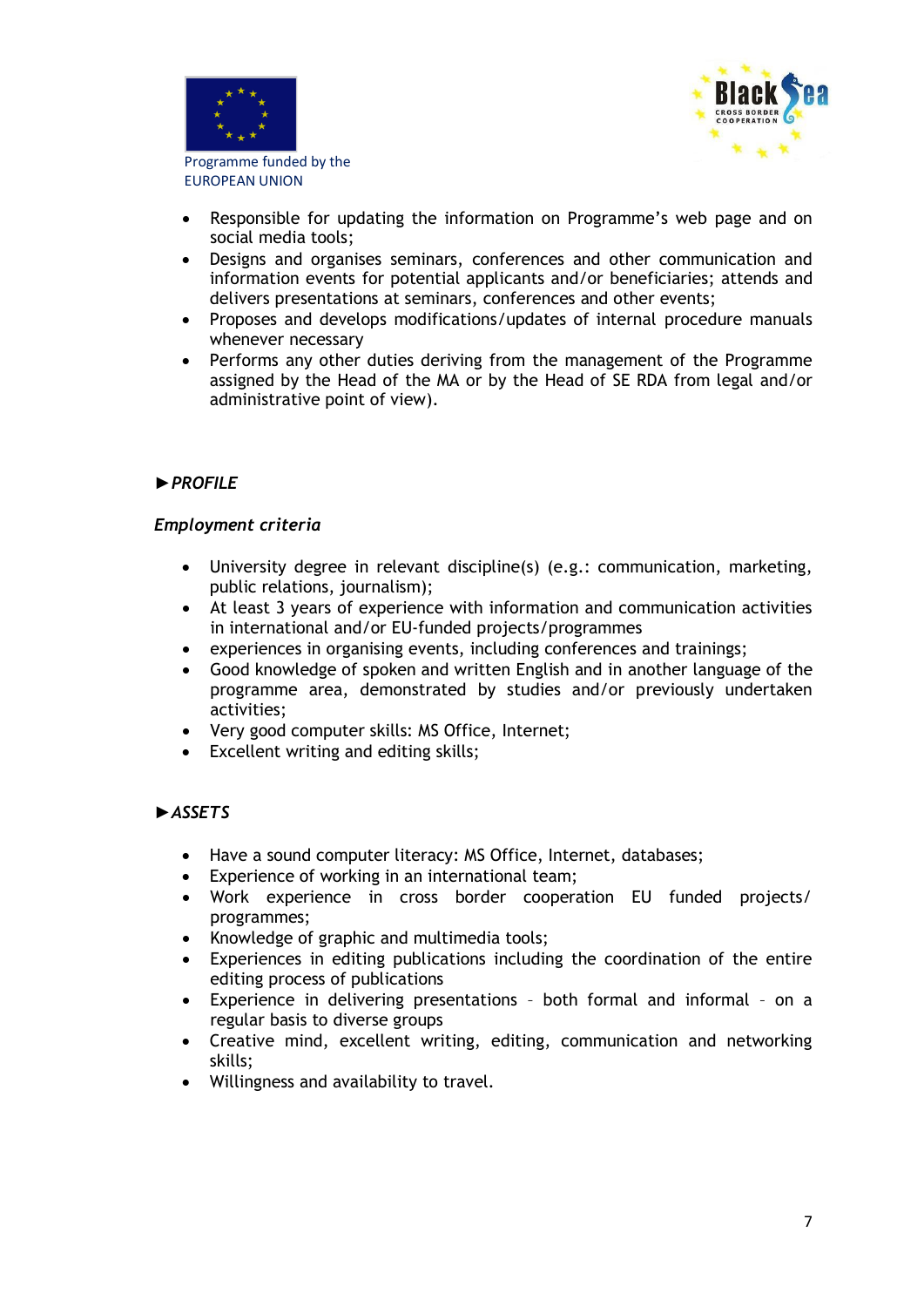



## **LOCATION AND DURATION OF THE IMPLEMENTATION PERIOD OF THE CONTRACTS**

#### **Location**

The position will be based at the Joint Technical Secretariat's premises in Constanta, Romania.

The staff of the JTS will have to travel occasionally to the MA and SE RDA headquarter and upon request, to other locations where Programme/projects activities are carried out.

### **Terms of employment**

The position is based on a full-time contract under the Romanian law.

#### **Date of starting the activities**

It is expected that the experts shall start their activity immediately after the signature of the contract.

#### **Duration of the contracts**

The contracts are valid from the signature date until  $30<sup>th</sup>$  of September, 2024 providing the recruited staff successfully passed the initial 90 calendar day probation period.

#### **Application procedure**

Interested applicants for any of these positions shall submit scanned copies of the following documents in English language (unofficial translation):

- 1. Resume (CV) (using the Europass format) signed on each page
- 2. Motivation letter signed
- 3. Proof of education, professional experience and language knowledge (diplomas, recommendation letters, etc)

Each candidate shall apply for one position only.

Applications should be sent by email to the following email addresses: [adrse@adrse.ro](mailto:adrse@adrse.ro) and [blacksea-cbc@mdrap.ro](mailto:blacksea-cbc@mdrap.ro) .

Note: It is mandatory to send the applications to both e-mail addresses mentioned above.

THE DEADLINE FOR SUBMITTING APPLICATIONS IS: 29 April 2016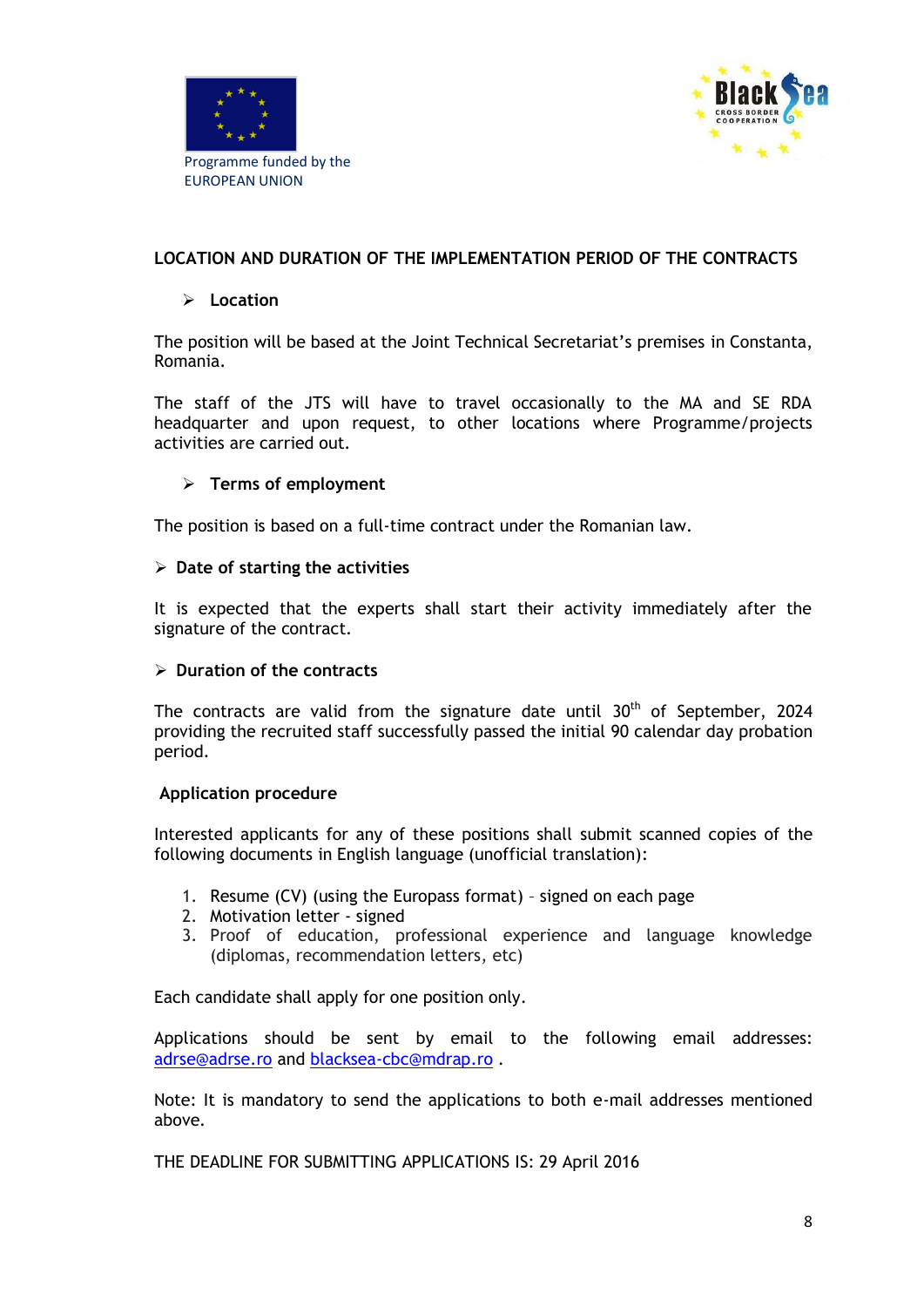



Only applications received by the closing date to this vacancy announcement will be eligible for consideration.

#### **Recruitment Process**

The recruitment process shall consist of:

#### **1. Selection of CVs**

The CVs and supporting documents submitted shall be examined in order to assess the compliance with the selection criteria mentioned for the respective position.

The Selection Committee will evaluate the experience and competencies of candidates, based on the documentation submitted, as requested by the selection criteria.

This phase is eliminatory; on the basis of its assessment, the Committee will establish a short list of candidates. The shortlisted candidates, who will be invited to the interview and to the written test, will be notified by e-mail sent to the addresses indicated in the CVs.

Any rejected candidate may submit a written complaint by e-mail to the addresses mentioned above, within 2 working days from the date of the email announcing the decision of the Selection Committee on the selection of CVs.

#### **2. The interview and the written test** –

The interview and the written test will be held in Bucharest, at the Ministry of Regional Development and Public Administration headquarters.

The candidates should be aware that the travel expenses will not be reimbursed irrespective of the final results.

Before the interview, the candidates must present (only for confirmation) the original and valid identity document (e.g. identity card, passport), otherwise the candidates will not be accepted for the interview nor for the written test.

The written test shall take place immediately after the interview.

Both the interview and the written test will test the knowledge of candidates, which are relevant for the respective position (legal framework knowledge, English language, etc.).

All candidates shall be scored both for the interview and the written test (in English). Maximum score 100, pass mark 70 for each of the stages.